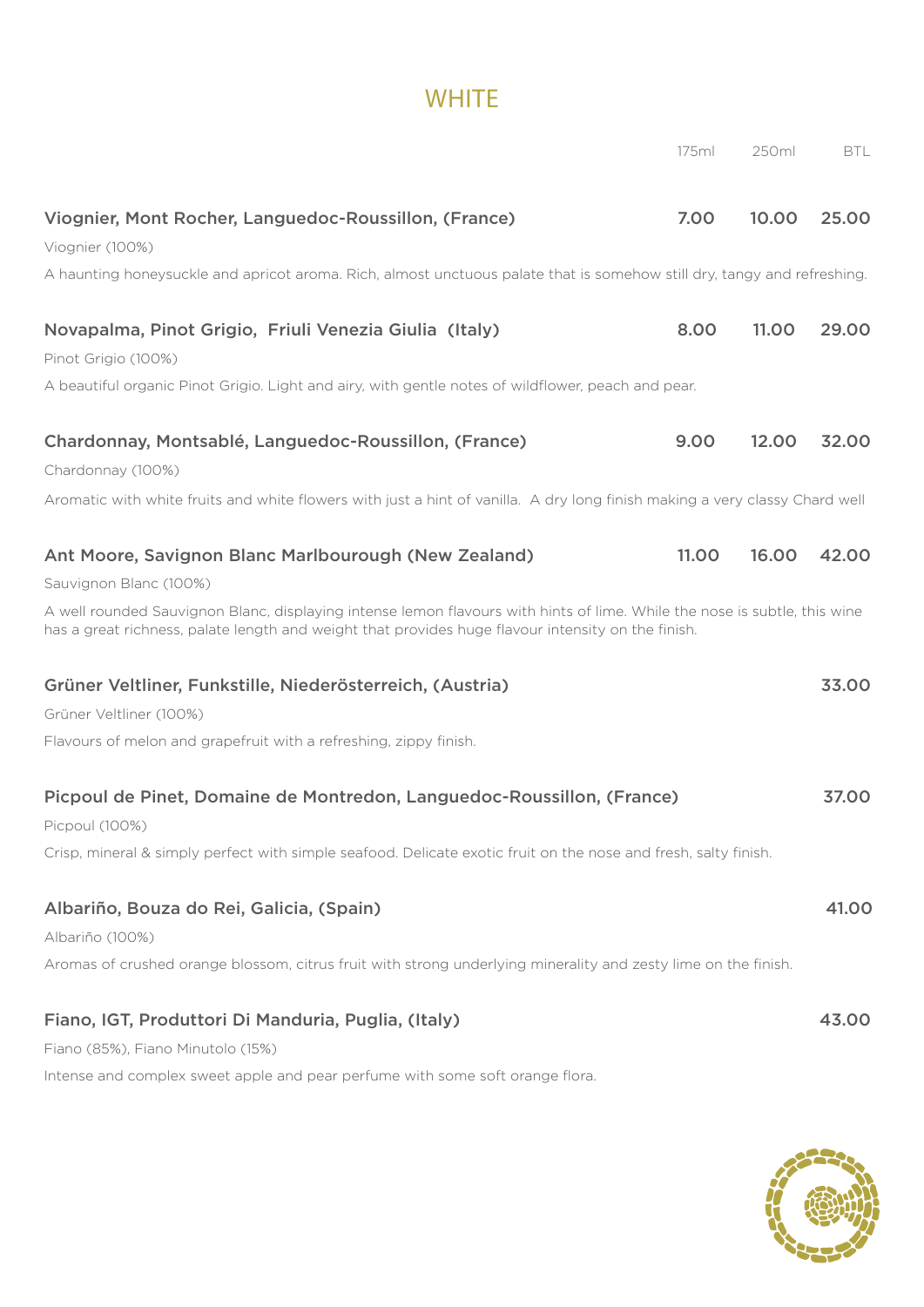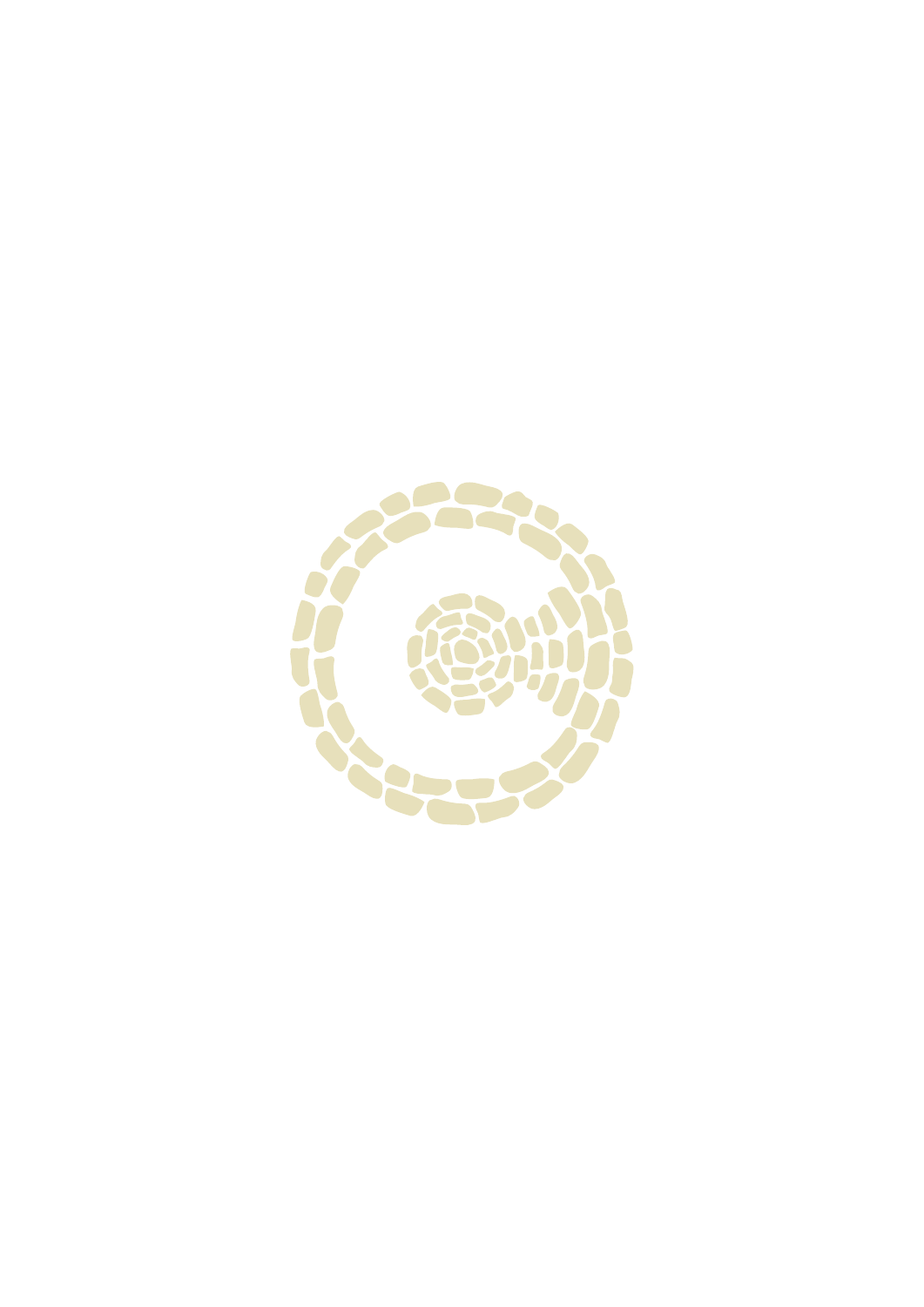### **WHITE**

|                                                                                                                  | 175ml | 250ml | <b>BTL</b> |
|------------------------------------------------------------------------------------------------------------------|-------|-------|------------|
| Sauvignon Blanc, Iona, Elgin, (South Africa)                                                                     |       |       | 45.00      |
| Sauvignon Blanc (96%), Semillon (4%)                                                                             |       |       |            |
| Beautiful fruit purity of limes and ripe gooseberry, with tropical, floral and fine herbal notes.                |       |       |            |
| Chardonnay, Felino, Mendoza, (Argentina)                                                                         |       |       | 47.00      |
| Chardonnay (100%)                                                                                                |       |       |            |
| Mouth filling, tropical fruit harmonized with butter and toasted bread.                                          |       |       |            |
| Riesling, Mount Edward, Central Otago, (New Zealand)                                                             |       |       | 55.00      |
| Riesling (100%)                                                                                                  |       |       |            |
| Surprising weight and texture, this clean, linear Riesling is a delightful shock to the palate with real purity. |       |       |            |
| Old Vine Chenin Blanc, Raats Family Wines, Stellenbosch, (South Africa)                                          |       |       | 57.00      |
| Chenin Blanc (100%)                                                                                              |       |       |            |
| A fruit core of pineapple and lemongrass and the cloves, nutmeg and ginger.                                      |       |       |            |
| Sancerre Blanc, Domaine Picard, Loire, (France)                                                                  |       |       | 65.00      |
| Sauvignon Blanc (100%)                                                                                           |       |       |            |
| A good example of Sancerre. Ripe and plenty of exotic fruit and minerality.                                      |       |       |            |
| <b>Chablis, Domaine Bernard Defaix, Burgundy, (France)</b>                                                       |       |       | 70.00      |
| Chardonnay (100%)                                                                                                |       |       |            |
| Minerally, flinty with a touch of green apple. Elegant, dry with long complex finish.                            |       |       |            |
| Savennières, Domaine des Baumard, Loire, (France)                                                                |       |       | 85.00      |
| Chenin Blanc (100%)                                                                                              |       |       |            |
| Intense aromas of green apple, honey, apricot and white flowers with a hint of gun smoke.                        |       |       |            |
| Chardonnay, Paul Hobbs Wines, California, (USA)                                                                  |       |       | 120.00     |
| Chardonnay (100%)                                                                                                |       |       |            |

A supple texture and seamlessly structured palate are layered with white peach, apricot, lemon zest.

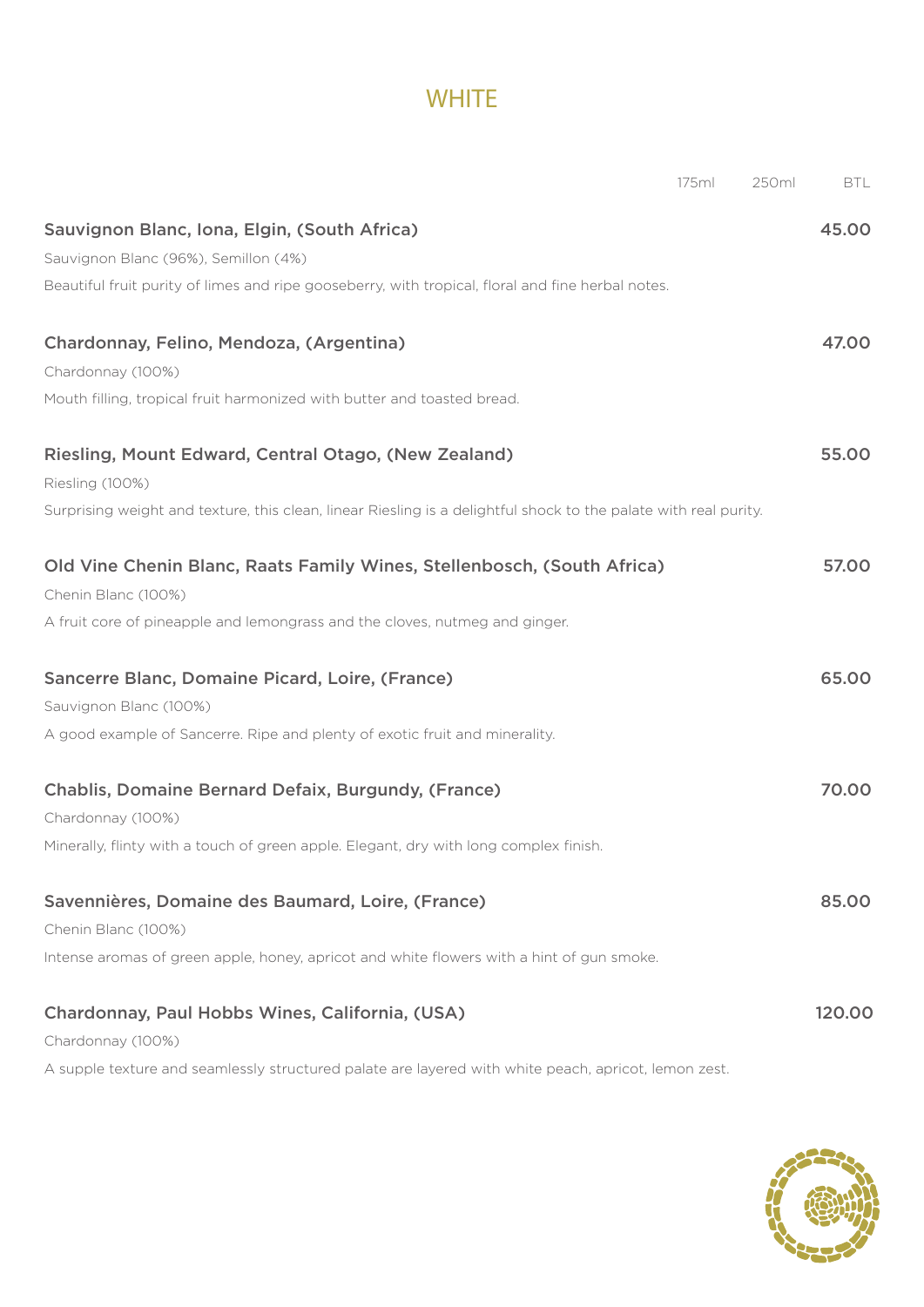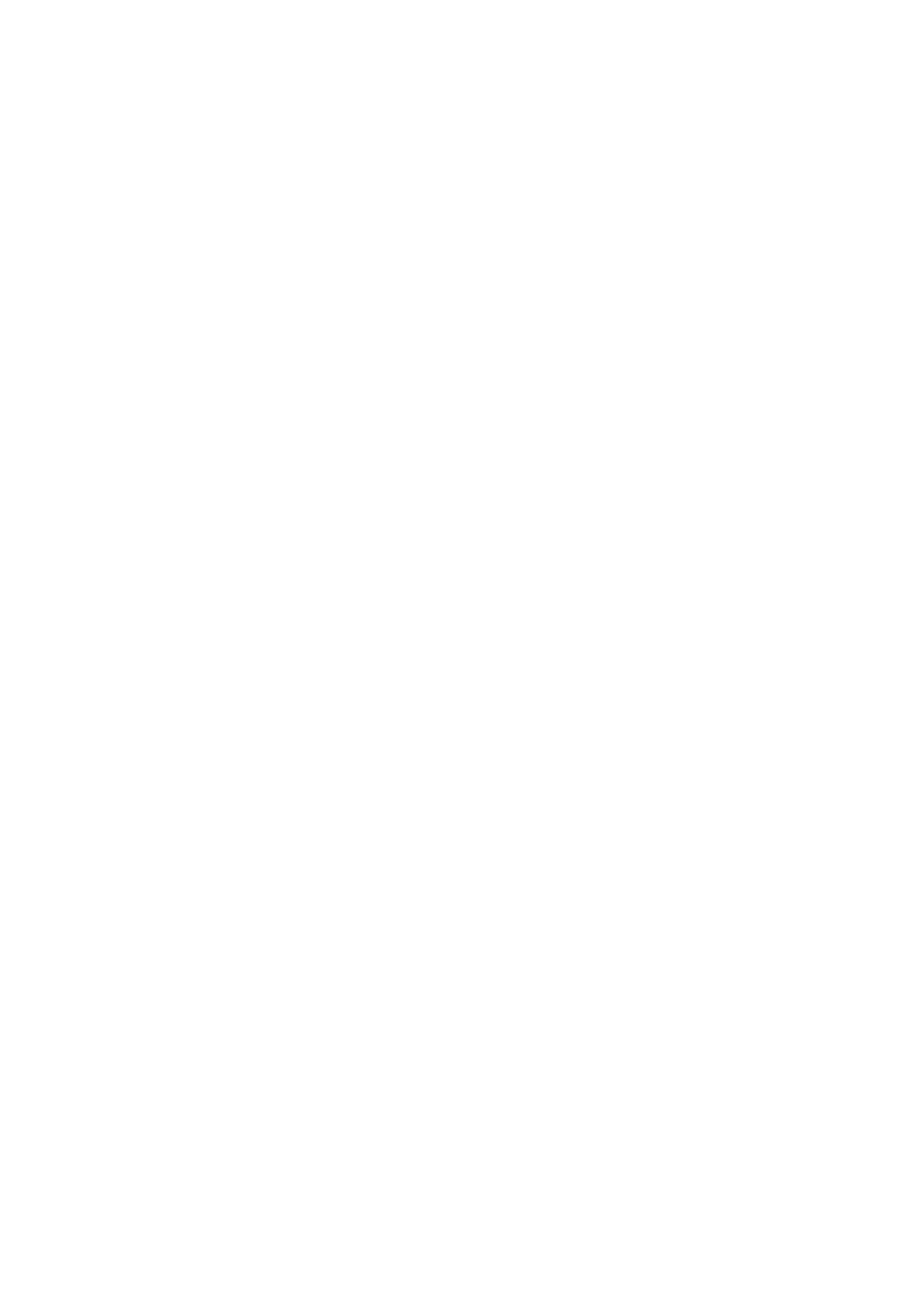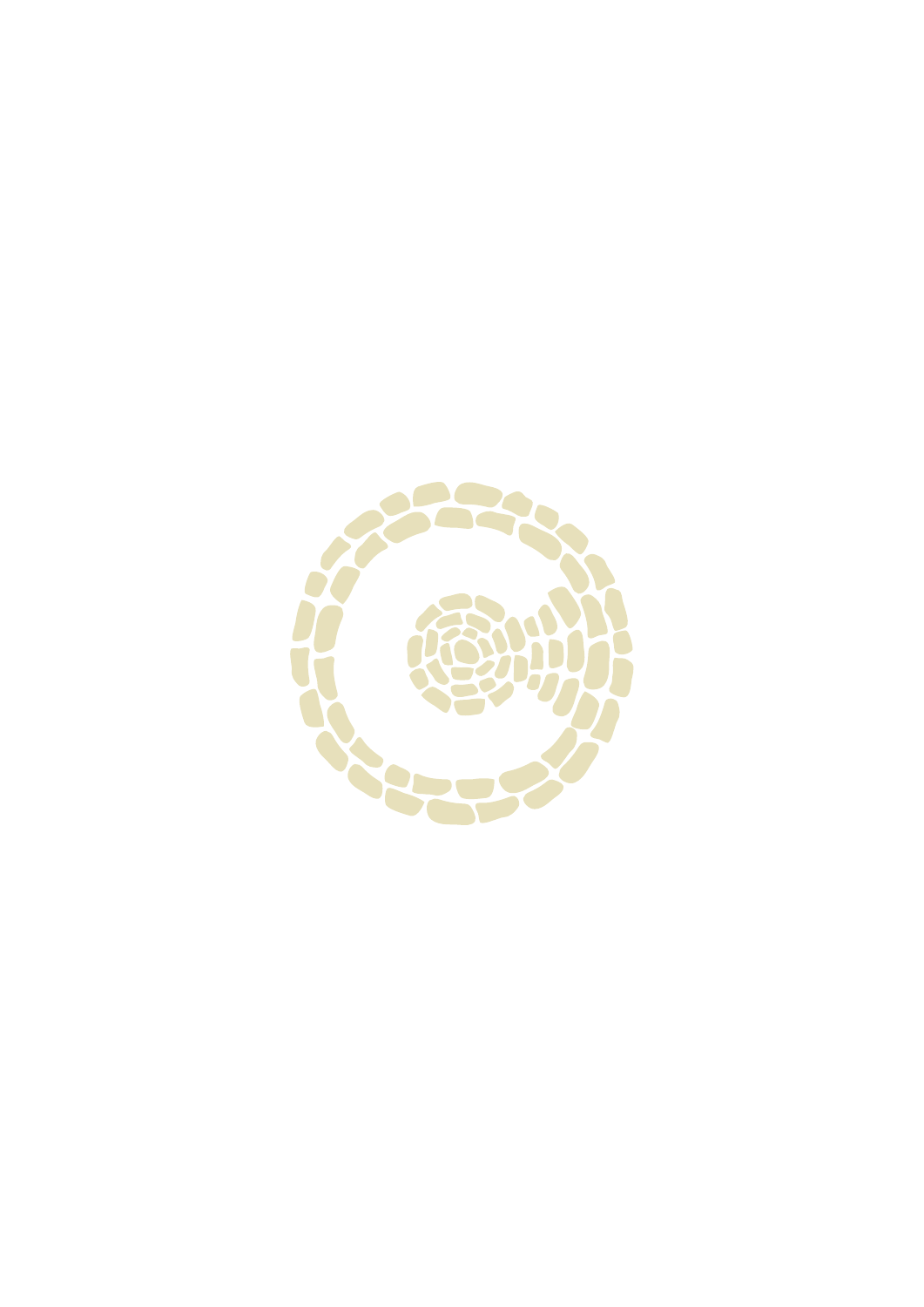# ROSÉ WINES

|                                                                                                                                       | 175ml | 250ml | <b>BTL</b> |
|---------------------------------------------------------------------------------------------------------------------------------------|-------|-------|------------|
| Clavellina Rosado, Bodegas Contreras Ruiz, Condado de Huelva, (Spain) 8.00<br>Syrah (100%)                                            |       | 11.00 | 29.00      |
| Soft, slightly creamy strawberry flavours suggesting trifle, with mellow notes of pomegranate and peach skin.<br>Easy and refreshing. |       |       |            |
|                                                                                                                                       |       |       |            |
| B by La Grande Bauquière, Côtes de Provence (France)                                                                                  | 10.00 | 14.00 | 37.00      |
| Grenache (40%), Cinsault (40%), Shiraz (20%)                                                                                          |       |       |            |
| Complex ripe tropical fruits balanced by lovely mineral structure.                                                                    |       |       |            |
|                                                                                                                                       |       |       |            |
|                                                                                                                                       |       |       |            |

Pale Salmon pink colour, very fine notes of fresh red fruits on the nose which is continued on the well balanced palate.

Pinot Noir (100%)

Sancerre Rosé, Domaine François Crochet (France) 65.00

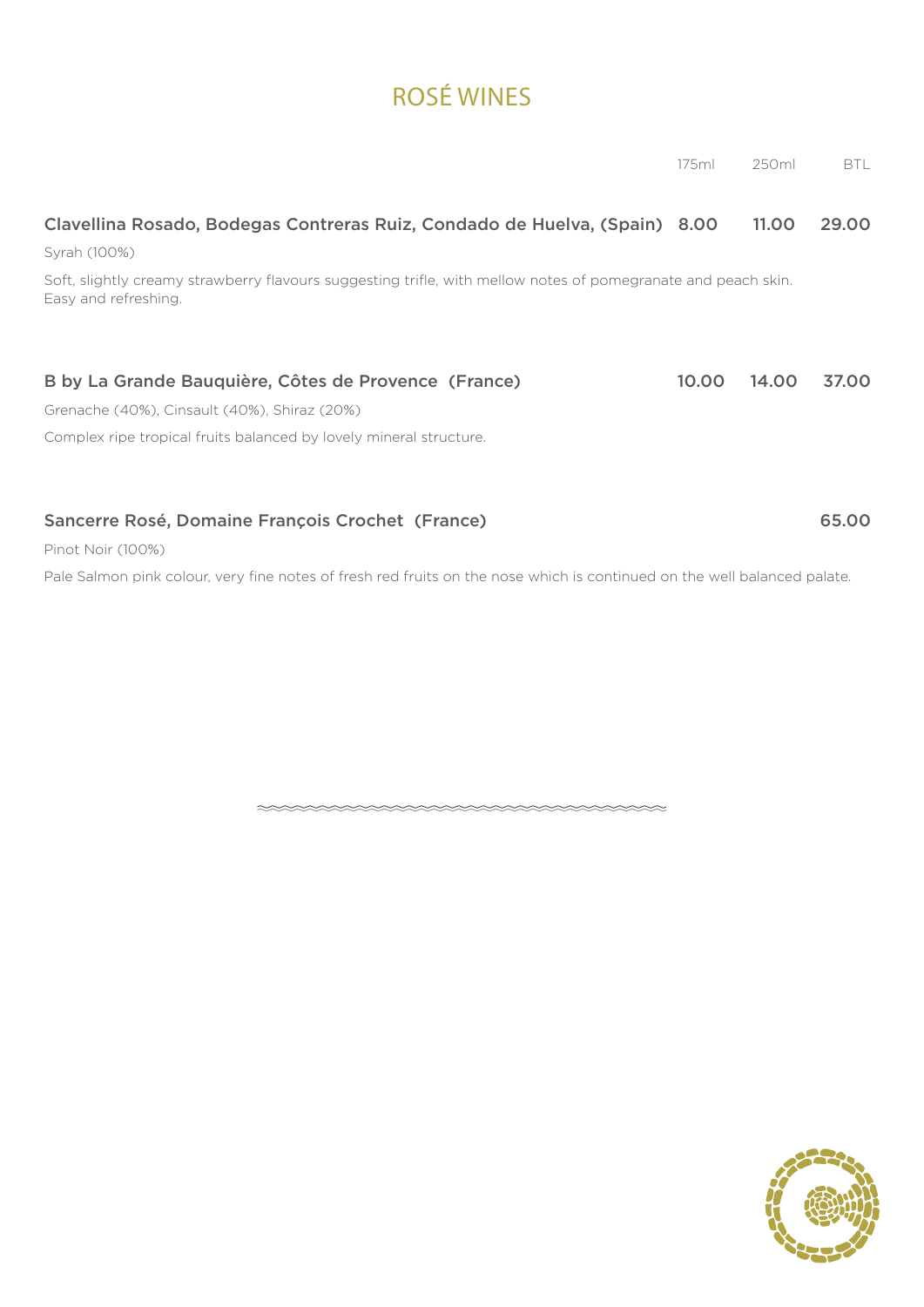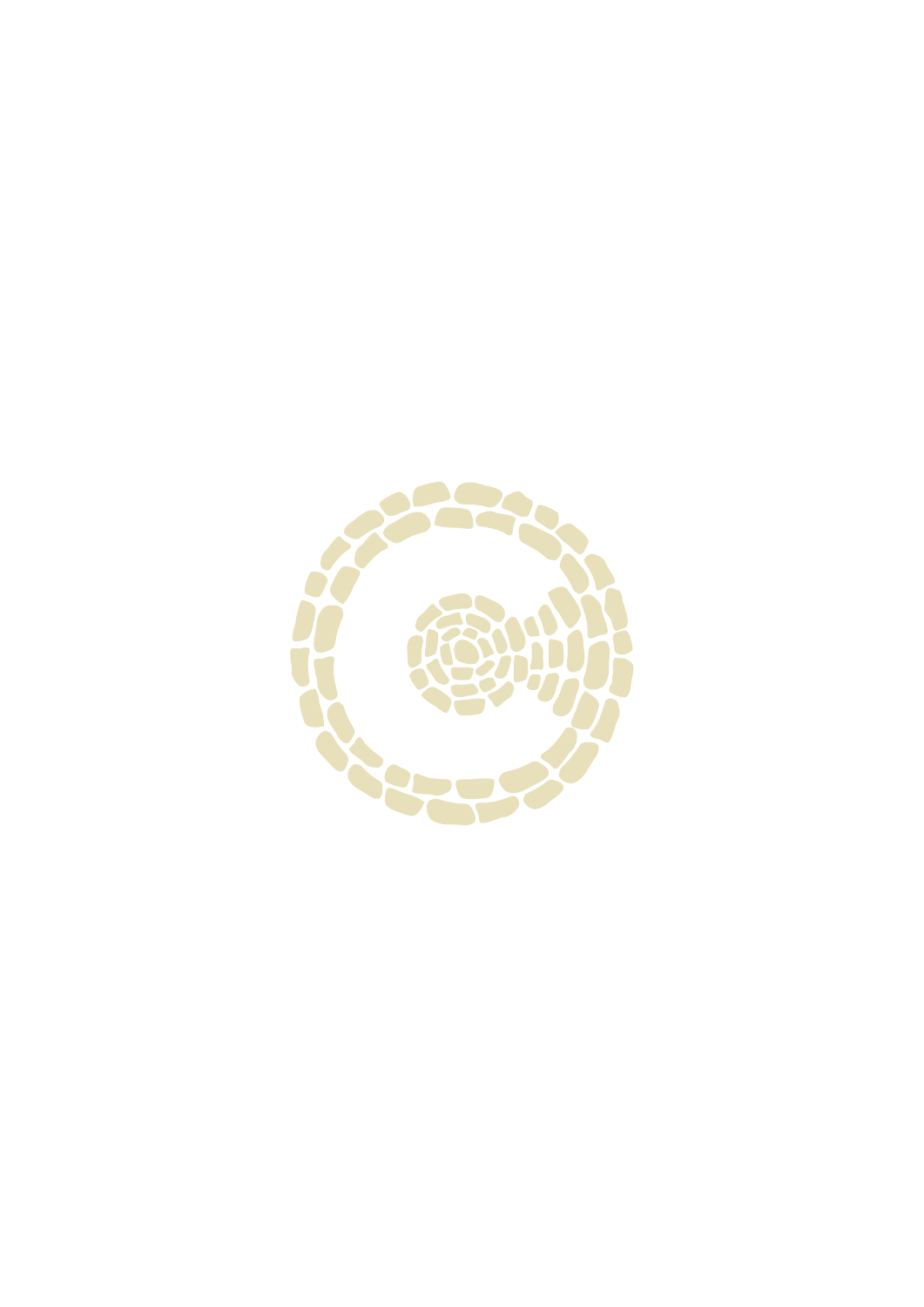# RED

|                                                                                                                   | 175ml | 250ml | <b>BTL</b> |
|-------------------------------------------------------------------------------------------------------------------|-------|-------|------------|
| Carménère, Nostros Reserva, Indómita, Maipo, (Chile)<br>Carménère (85%), Cabernet Sauvignon (15%)                 | 7.00  | 10.00 | 25,00      |
| Deep colour, aromas of spice, forest fruits. Sweet, complex, smooth with round and harmonious finish.             |       |       |            |
| Merlot, Largesse, Languedoc-Roussillon, (France)<br>Merlot (100%)                                                 | 8.00  | 11.00 | 29.00      |
| Great concentration of plum and blackberry ripe fruit with notes of vanilla. Round tannins and soft finish.       |       |       |            |
| Malbec, Man Meets Mountain, Mendoza, (Argentina)<br>Malbec (100%)                                                 | 10.00 | 13.00 | 37.00      |
| A harmonious Malbec, packed full of blueberry, blackcurrant and plum and a complex and delicious finish.          |       |       |            |
| Mr P Pinot Noir, Iona, Elgin, (South Africa)                                                                      | 11.00 | 16.00 | 42.00      |
| Pinot Noir (100%)                                                                                                 |       |       |            |
| The palate is pure with lovely texture and sweet cherry fruit dominates with spicy undertones.                    |       |       |            |
| Montepulciano, Feudo Antico, Abruzzo, (Italy)                                                                     |       |       | 30.00      |
| Montepulciano (100%)                                                                                              |       |       |            |
| Small red berry fruits, wild cherry, violets, delicate and spicy. Full bodied, well structured with soft tannins. |       |       |            |
| Valpolicella, DOC, ILatium Morini, Veneto, (Italy)                                                                |       |       | 39.00      |
| Corvina (35%), Corvinone (35%), Rondinella (20%), Croatina and others 10%                                         |       |       |            |
| Fantastic varietal aromas on the nose of ripe fruit, cherries and a touch of spice. Lifted and fresh.             |       |       |            |
| Primitivo di Manduria, Produttori Di Manduria, Puglia, (Italy)                                                    |       |       | 45.00      |
| Primitivo (100%)                                                                                                  |       |       |            |
| Ripe dark fruits, cherry, plum and sweet spices like ginger and aniseed supported with discreet oak.              |       |       |            |
| Rioja Crianza, Bodegas Luis Cañas, (Spain)                                                                        |       |       | 47.00      |
| Tempranillo (95%), Garnacha (5%)                                                                                  |       |       |            |
|                                                                                                                   |       |       |            |

Intense spice and oak on layers of velvety cherry fruit and a slight hint of liquorice. Smooth round tannins.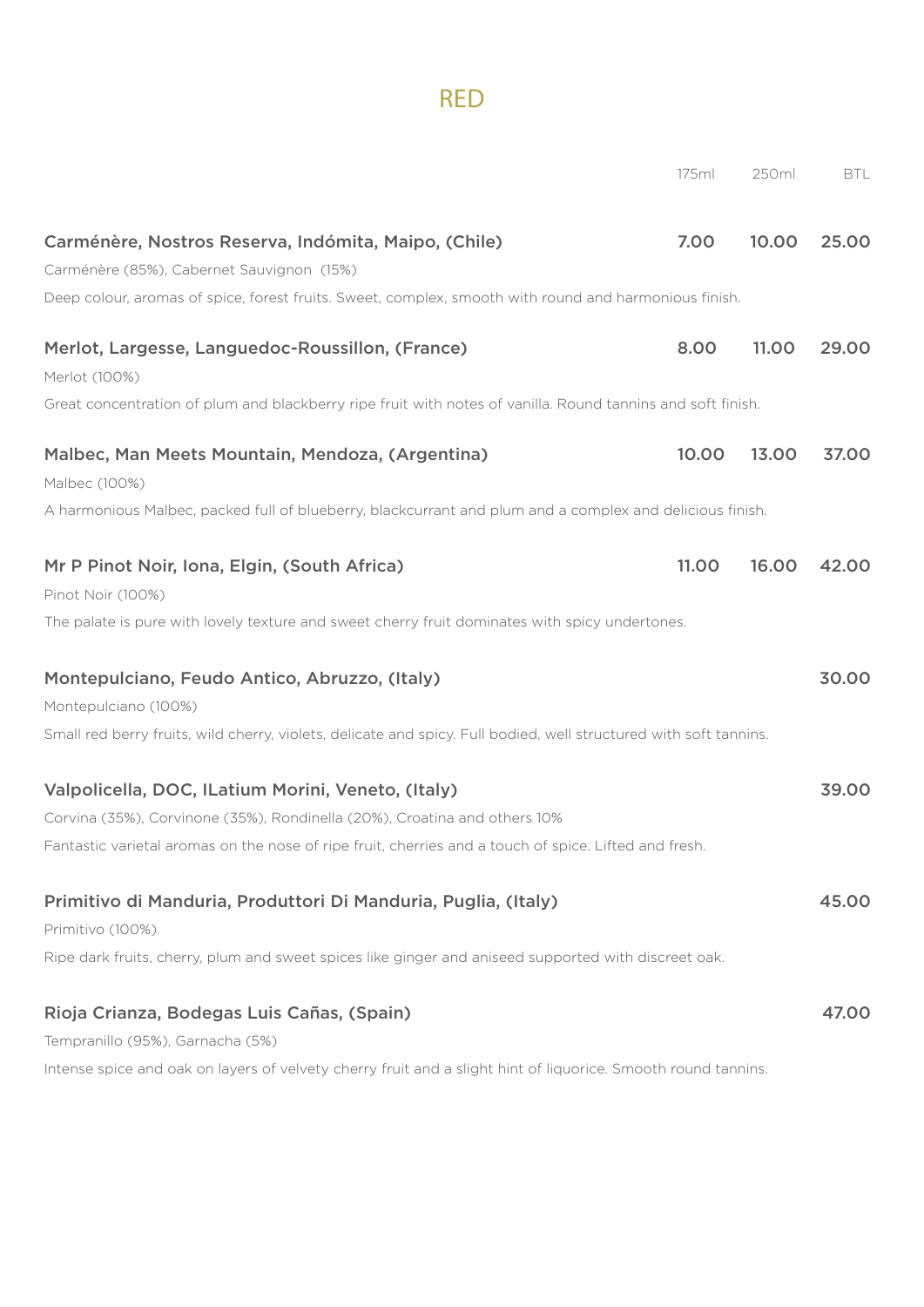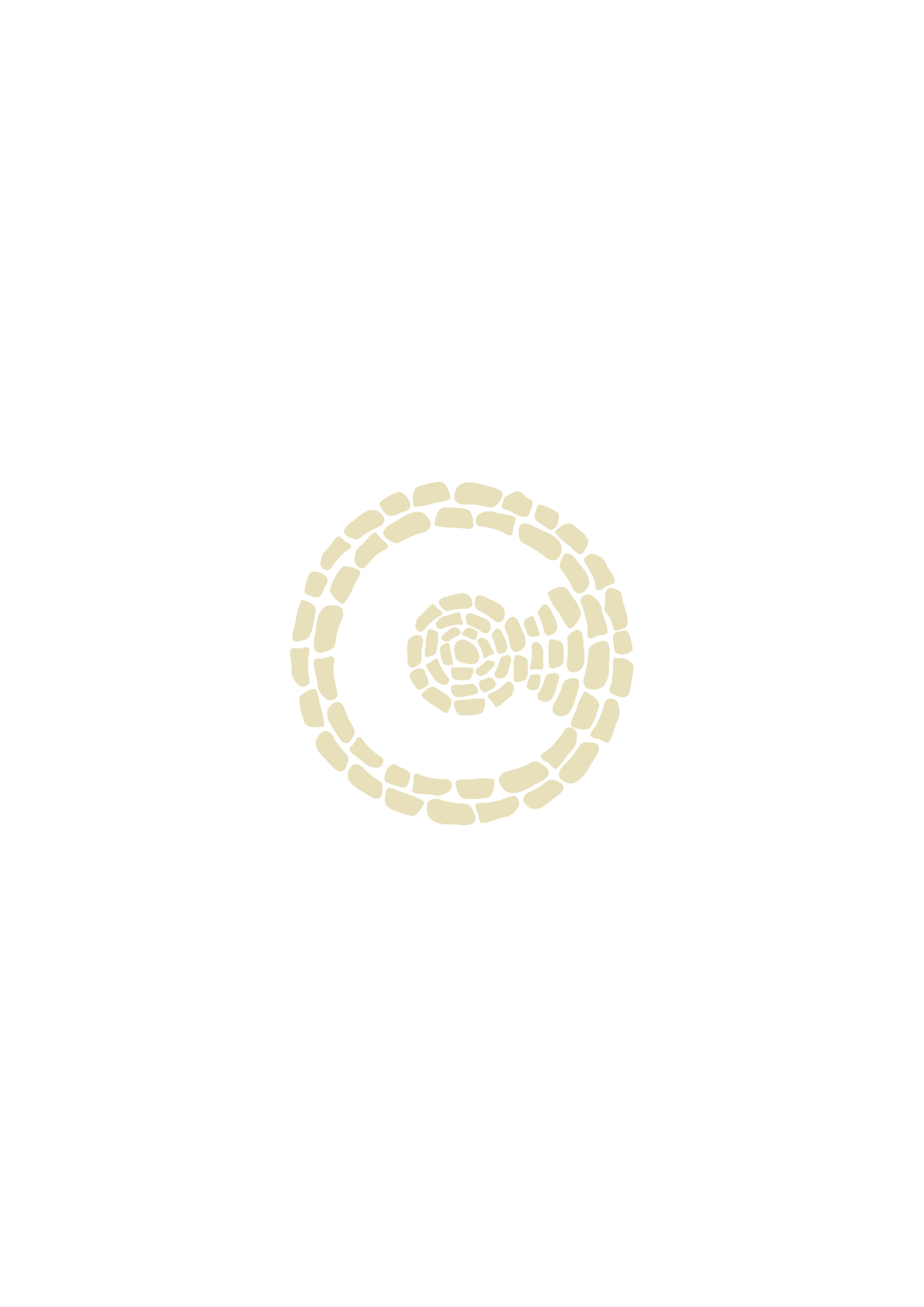## RED

|                                                                                                                                                                                                             | 175ml | 250ml | BTL.   |
|-------------------------------------------------------------------------------------------------------------------------------------------------------------------------------------------------------------|-------|-------|--------|
| Fleurie, Domaine Berrod, Beaujolais, (France)                                                                                                                                                               |       |       | 48.00  |
| Gamay (100%)                                                                                                                                                                                                |       |       |        |
| This wine offers a spectrum of aromas, from red fruits to blackcurrant. It's velvety smooth with generous fruit.                                                                                            |       |       |        |
| Over The Moon, The Drift Farm, Overberg Highlands, (South Africa)                                                                                                                                           |       |       | 50.00  |
| Cinsault (41%), Touriga Franca (20%), Shiraz (20%), Mouvedre, Pinotage, Tinta Barocca                                                                                                                       |       |       |        |
| This sings of black cherry, basil, rosemary and spice and flavours of ripe plum and dark chocolate.                                                                                                         |       |       |        |
| Cunning Plan Shiraz, McLaren Vale, Thistledown, South Australia, (Australia)                                                                                                                                |       |       | 52.00  |
| Shiraz (100%)                                                                                                                                                                                               |       |       |        |
| Great depth of ripe plum and blackberry fruit flavours. A full bodied wine with a succulent palate, lively spices and fine<br>velvety tannins.                                                              |       |       |        |
| Pinot Noir, Zephyr Wines, Marlborough, (New Zealand)                                                                                                                                                        |       |       | 57.00  |
| Pinot Noir (100%)                                                                                                                                                                                           |       |       |        |
| Tells its story through supple fruit and a tight line of acid that dances on the palate and keeps the oak close.                                                                                            |       |       |        |
| Nebbiolo d'Alba, San Pietro, Tenuta Olim Bauda, Piedmont, (Italy)                                                                                                                                           |       |       | 60.00  |
| Nebbiolo (100%)                                                                                                                                                                                             |       |       |        |
| Soft in texture and brimming with luscious flavours of black fruits with hints of black olive and mocha.                                                                                                    |       |       |        |
| Château Poitevin, Cru Bourgeois, Bordeaux, (France)                                                                                                                                                         |       |       | 65.00  |
| Merlot (55%), Cabernet Sauvignon (40%), Petit Verdot (5%)                                                                                                                                                   |       |       |        |
| Beautifully ripe and seamless with a vibrant purple intensity. Layered aromas reveal lifted red fruit and hints of spice, dark,<br>liquorice intensity and well integrated tannic structure from oak ageing |       |       |        |
| Cabernet Sauvignon, Majella, Coonawarra, (Australia)                                                                                                                                                        |       |       | 68.00  |
| Cabernet Sauvignon (100%)                                                                                                                                                                                   |       |       |        |
| A dark aubergine purple colour with a ruby hue, blackcurrants and vanilla on the nose. The palate is complex, with rich<br>plum fruit flavours.                                                             |       |       |        |
| Bachelor's Block Single Site Shiraz, Ebenezer, Barossa Valley, (Australia)<br>Shiraz (100%)                                                                                                                 |       |       | 110.00 |

Soft in texture and brimming with luscious flavours of black fruits with hints of black olive and mocha.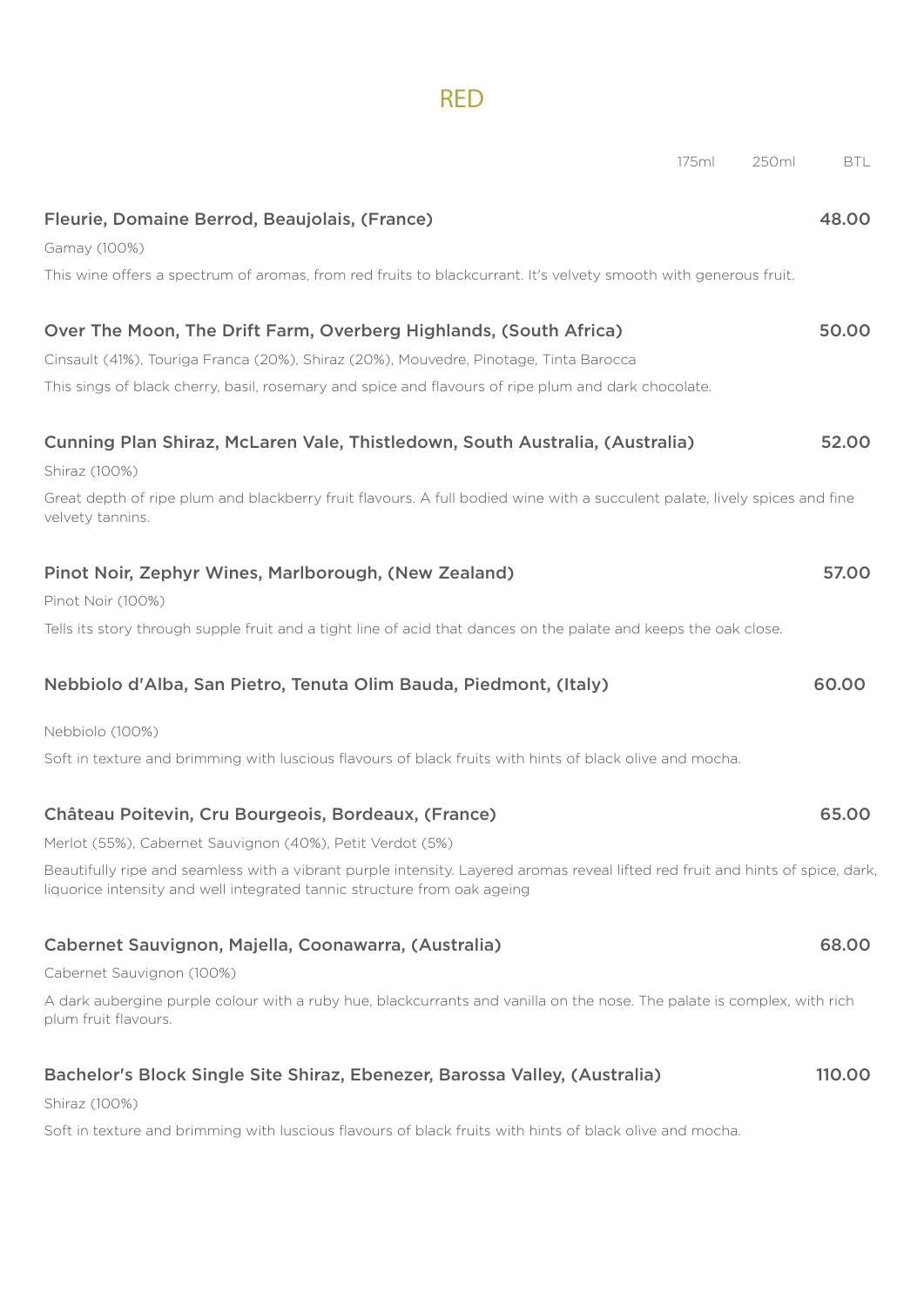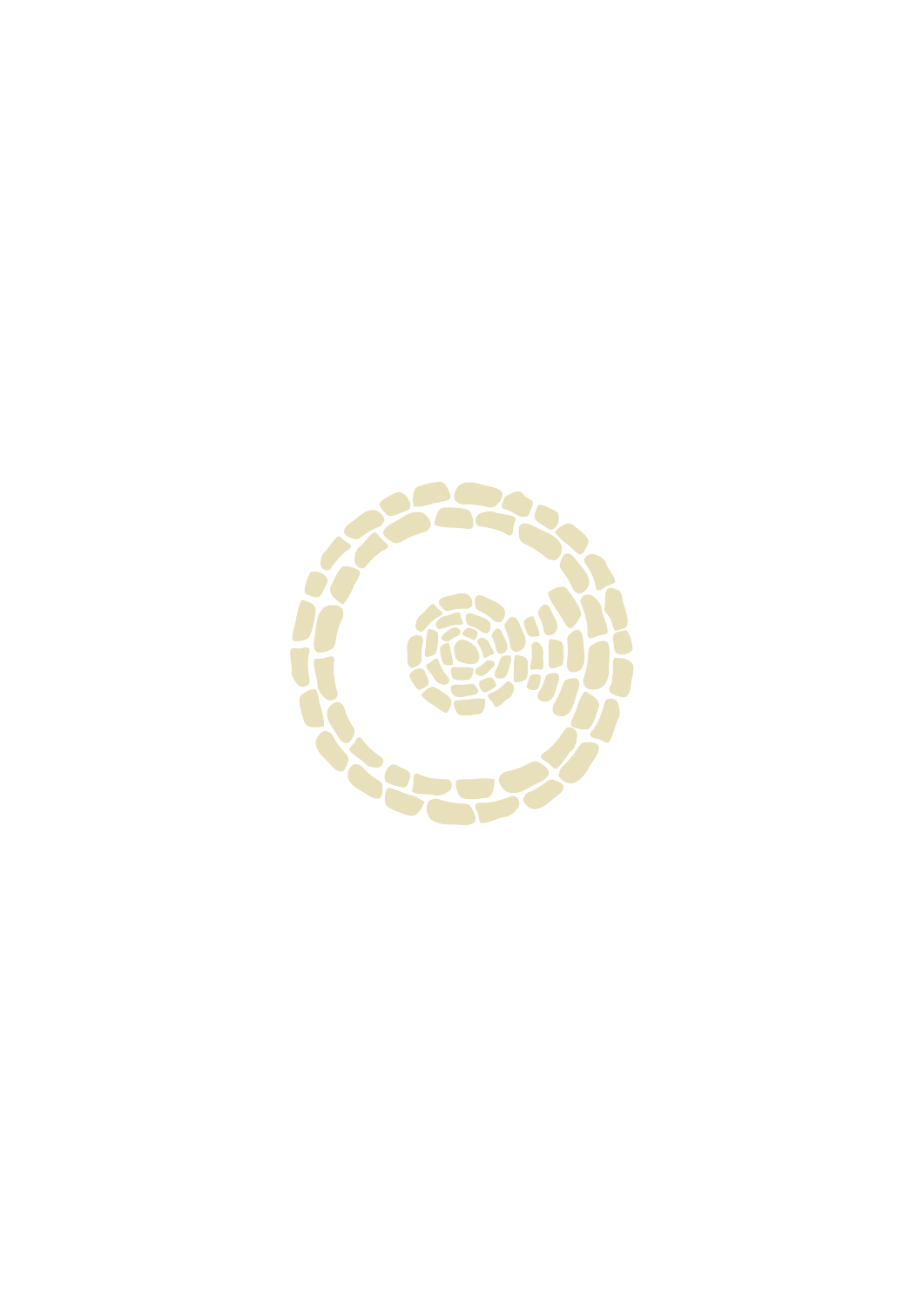#### **CHAMPAGNE**

125ml BTL

| Grande Réserve, André Roger, Champagne, (France)                                                                                                                                                    | 15.00 | 75.00      |  |
|-----------------------------------------------------------------------------------------------------------------------------------------------------------------------------------------------------|-------|------------|--|
| Pinot Noir (75%), Chardonnay (25%)<br>The nose is very powerful, dominated by aromas of fruits in pastry, stewed apricot, with frank notes of sugared almond.<br>Slight notes of pepper and aniseed |       |            |  |
| Grand Cru Rosé, André Roger, Champagne, (France)                                                                                                                                                    | 16.00 | 79.00      |  |
| Pinot Noir (100%)                                                                                                                                                                                   |       |            |  |
| Ripe black berries on the nose, this is a delicious and full bodied rosé Champagne.                                                                                                                 |       |            |  |
| Laurent Perrier La Cuvee, Champagne, (France)                                                                                                                                                       |       | 95.00      |  |
| Chardonnay (50%), Pinot Noir (30%), Pinot Meurnier (20%)                                                                                                                                            |       |            |  |
| Delicate nose with hints of fresh citrus and white flowers followed by vine peach and white fruits notes on the palate.                                                                             |       |            |  |
| <b>Ruinart Blanc de Blanc (France)</b>                                                                                                                                                              |       |            |  |
| Chardonnay (100%)                                                                                                                                                                                   |       | 120.00     |  |
| Aromas and flavours of lemon curd, yellow apple and honey, with a floral top note. Plump and expansive,<br>with a powerful finish marked by smoky mineral and brioche notes.                        |       |            |  |
| Krug (France)                                                                                                                                                                                       |       | 300.00     |  |
| Deep golden in colour with biscuity hazelnut nuances in its intense bouquet and a rich, complex flavour with a long<br>lingering finish. The king of Champagne.                                     |       |            |  |
| <b>Sparkling Wines</b>                                                                                                                                                                              |       |            |  |
|                                                                                                                                                                                                     | 175ml | <b>BTL</b> |  |
| Prosecco Spumante Millesimato Brut (Italy)                                                                                                                                                          | 9.00  | 35.00      |  |
| An elegant, delicate and aromatic Prosecco with hints of apples and honeysuckle. Very easy to enjoy!                                                                                                |       |            |  |

Prosecco Spumante Millesimato Rose (Italy) 8.50 9.50 9.50 37.00

Intense and aromatic on the nose with hints of redcurrant, wild strawberry and rose petal. This is elegant, smooth and velvety on the palate with a harmonious dry finish.